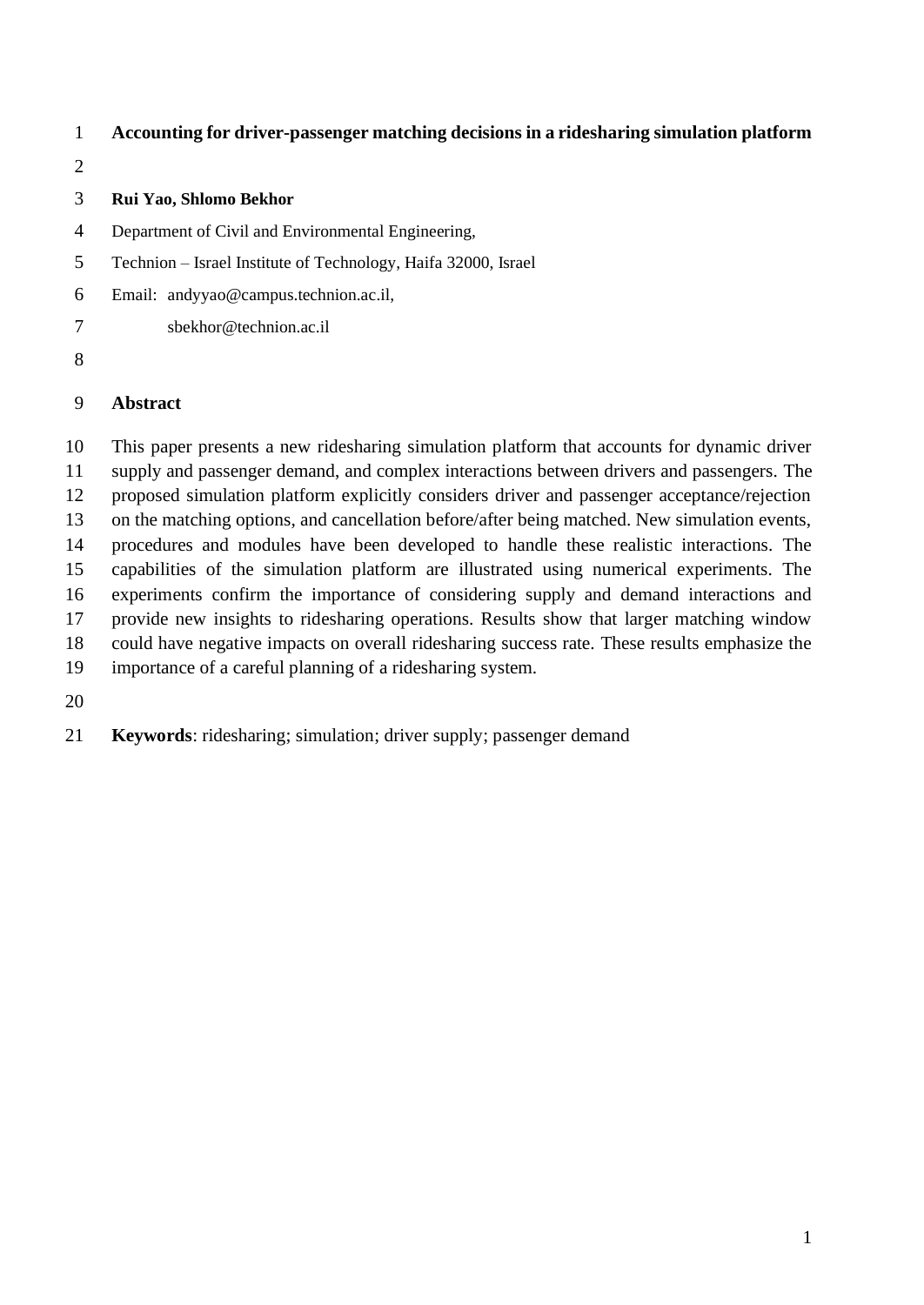## **1. Introduction**

 Innovative shared mobility, namely ride-sourcing services, have reshaped our urban transportation. Ride-sourcing companies, such as Uber, Lyft, and Didi, provide convenient mobility services with lower fares, by utilizing drivers' own vehicles instead of company fleets to provide services (Wang and Yang, 2019). One type of these services is ridesharing, in which peer drivers serve more than one passenger in each ride. Ridesharing services potentially can reduce vehicles kilometer traveled (VKT), compared to other service types. This is because peer drivers in ridesharing, who are assumed to perform activities other than only pick up and drop off passengers (as is the case of dedicated ride-hailing drivers), have their designated destinations and do not cruise in the network (Wang and Yang, 2019). Despite various policies implemented for encouraging ridesharing (e.g., HOV lanes), the market share of ridesharing is still relatively low (Hensley et al., 2017).

From a planning perspective, designing and evaluating the effectiveness (expected "real-world"

performance) of ridesharing systems is challenging. Many studies addressed the operational

decisions of service providers, specifically, dynamic ridesharing driver-passenger matching

problems (e.g., Agatz et al., 2012; Alonso-Mora et al., 2017).

 In a realistic ridesharing setting, peer drivers and passengers may also make various matching decisions that affect ridesharing operations. For example, as new passenger requests continue to emerge during ridesharing, existing schedules might be modified to serve these new passengers. Consequently, for passengers already waiting for pickups, they may cancel their trips due to delayed pick-up after being assigned a driver (He et al., 2018; Wang et al., 2020). Similarly, for drivers and on-board passengers, they may reject the assigned matchings due to extra detours (Chu et al., 2018; Rosenblat et al., 2017). Other decisions could be passengers cancelling their trips because of a long wait before being matched with a driver (Wei et al., 2020), and passenger reorder and rebooking after cancellation. In terms of evaluating a ridesharing system, if these possible driver and passenger actions were not considered in the ridesharing models, the system performance could not be properly estimated. We summary the existing ridesharing models in [Table 1.](#page-1-0)

- 
- 

<span id="page-1-0"></span>Table 1 A comparison between the proposed and existing ridesharing models.

| Literature                       | <b>Dynamic</b><br>supply<br>demand | <b>Multiple</b><br>passengers | <b>Cancellation</b><br>before being<br>matched | <b>Matching option</b><br>acceptance/rejection | <b>Cancellation</b><br>after being<br>matched |
|----------------------------------|------------------------------------|-------------------------------|------------------------------------------------|------------------------------------------------|-----------------------------------------------|
| <b>Network assignment models</b> |                                    |                               |                                                |                                                |                                               |
| Xu et al. (2015)                 |                                    |                               |                                                |                                                |                                               |
| Di and Ban $(2019)$              |                                    |                               |                                                |                                                |                                               |
| Ma el al. (2020)                 |                                    |                               |                                                |                                                |                                               |
| Li et al. (2020)                 |                                    |                               |                                                |                                                |                                               |
| Wei et al. (2020)                |                                    |                               |                                                |                                                |                                               |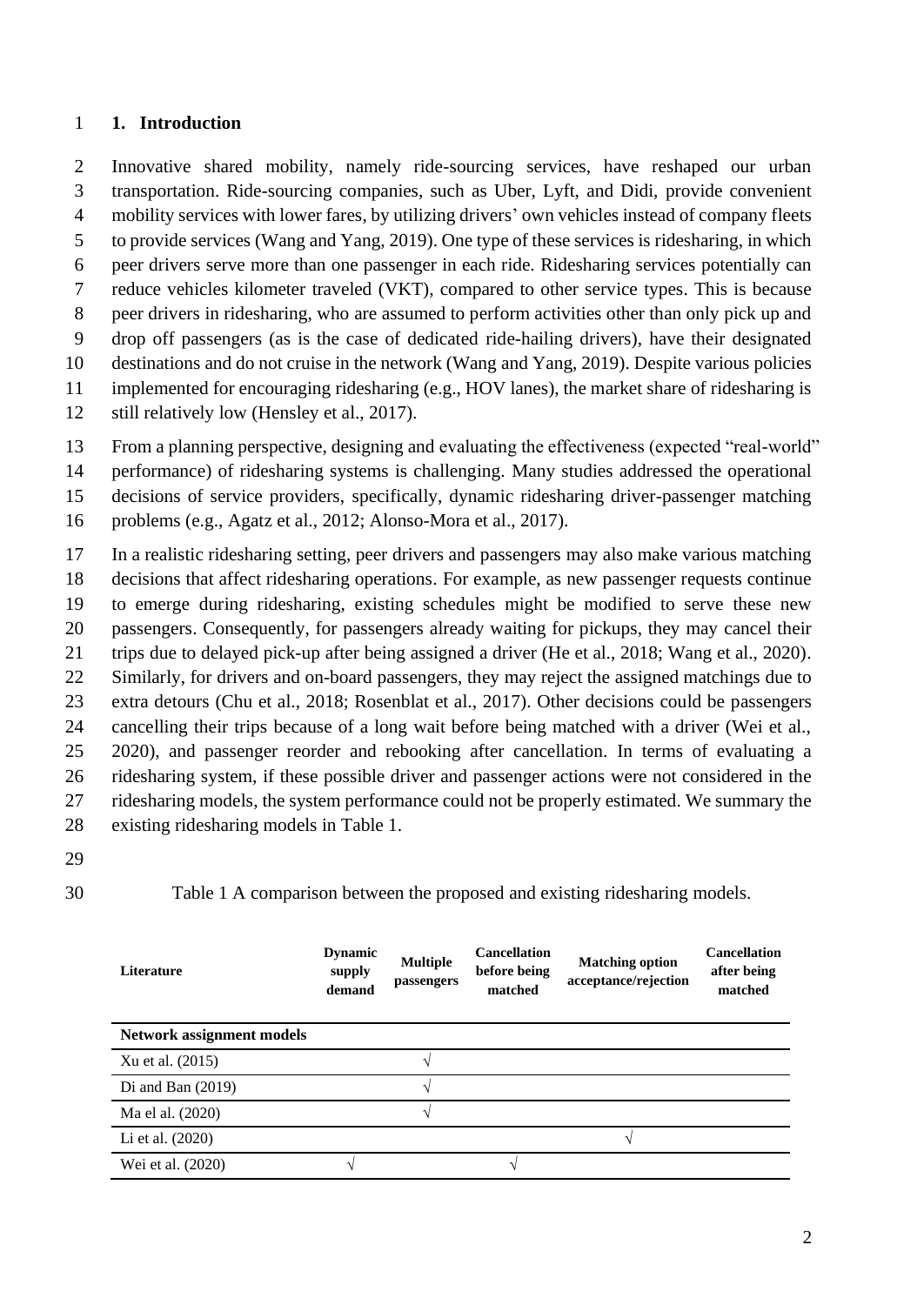| Literature                        | <b>Dynamic</b><br>supply<br>demand | <b>Multiple</b><br>passengers | <b>Cancellation</b><br>before being<br>matched | <b>Matching option</b><br>acceptance/rejection | <b>Cancellation</b><br>after being<br>matched |
|-----------------------------------|------------------------------------|-------------------------------|------------------------------------------------|------------------------------------------------|-----------------------------------------------|
| Market equilibrium models         |                                    |                               |                                                |                                                |                                               |
| He et al. (2018)                  |                                    |                               |                                                |                                                | V                                             |
| Wang et al. (2020)                |                                    |                               |                                                |                                                |                                               |
| Ke et al. (2020)                  |                                    | V                             |                                                |                                                |                                               |
| <b>Simulation models</b>          |                                    |                               |                                                |                                                |                                               |
| Djavadian and Chow (2017a,<br>b)  | $\sqrt{}$                          |                               |                                                |                                                |                                               |
| Wang et al. (2017)                | $\sqrt{ }$                         | V                             | $\sqrt{}$                                      |                                                |                                               |
| Beojone and Geroliminis<br>(2021) | V                                  |                               |                                                |                                                |                                               |
| Shen et al. (2018)                | V                                  |                               | V                                              |                                                |                                               |
| Nahmias-Biran et al. (2019)       | V                                  |                               |                                                |                                                |                                               |
| Thaithatkul et al. (2019)         | V                                  |                               |                                                | V                                              |                                               |
| Linares et al. (2016)             | $\sqrt{}$                          | V                             |                                                |                                                |                                               |
| Nourinejad and Roorda<br>(2016)   | V                                  |                               |                                                | V                                              |                                               |
| This paper                        | N                                  |                               | ٦I                                             |                                                | ٦J                                            |

1

 As shown in the table, there are still gaps in the literature for developing a comprehensive ridesharing simulation platform, with explicit considerations of driver and passenger matching decisions. We propose to develop a novel simulation platform to capture these complex dynamic interactions, to provide new insights, and to handle more realistic scenarios.

## 6 **2. Methodology**

7 The proposed ridesharing simulation platform captures the complex dynamic interactions 8 between passengers and drivers in a ridesharing system, and it is able to handle: a) Dynamic

9 passenger demand and driver supply; b) Acceptance/rejection on matching options; c) Order

10 cancellation and no-show. We outline the overall ridesharing simulation process in [Figure 1.](#page-3-0)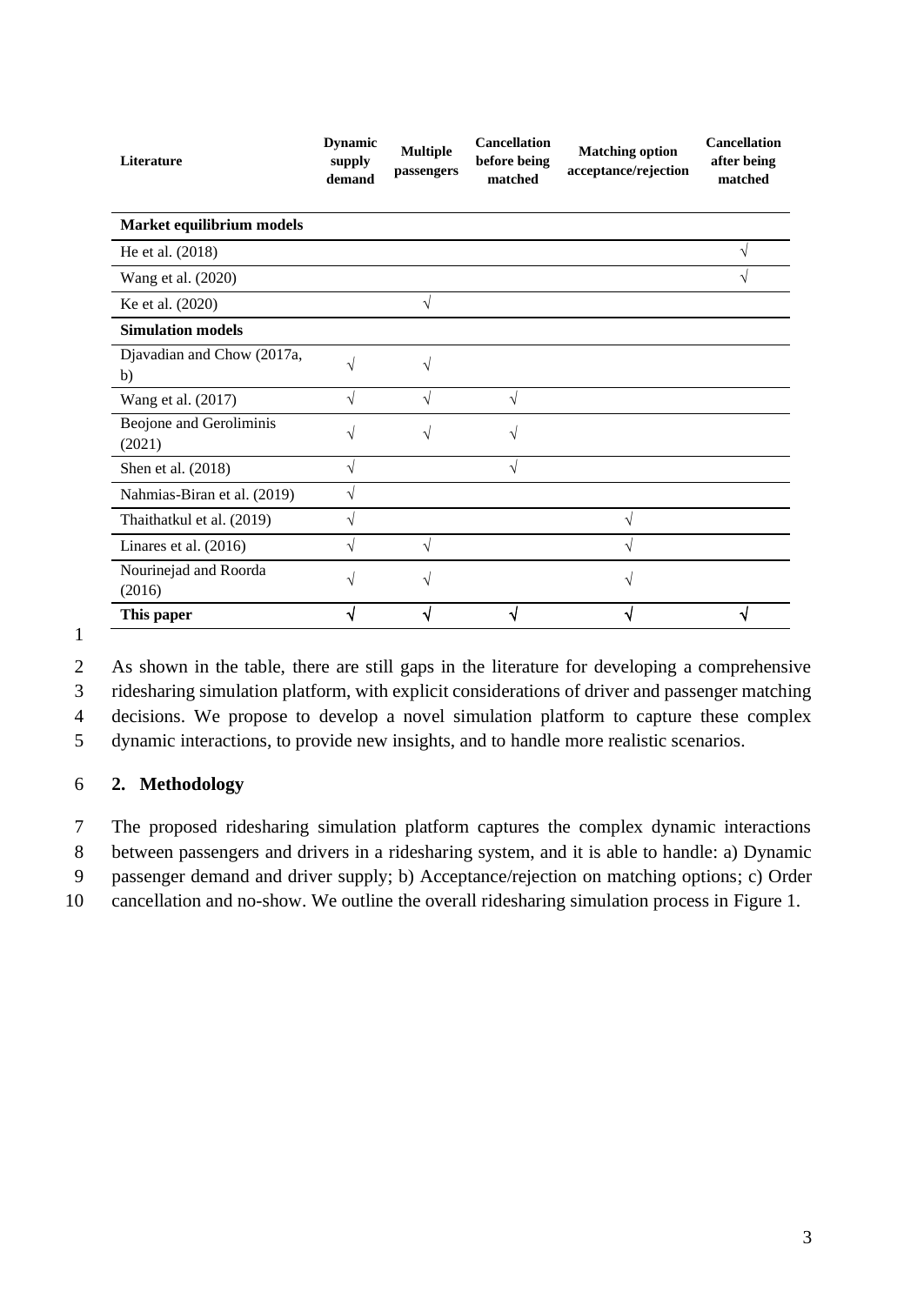

<span id="page-3-0"></span>

Figure 1 Flowchart for ridesharing simulation process

 Our ridesharing simulation platform primarily incorporates the driver-passenger matching decisions in the *Ridesharing Matching Event* and the *Agent Staying/Leaving Decision Making Event.* In the following subsections, these two simulation events, and the corresponding modules will be explained in detail.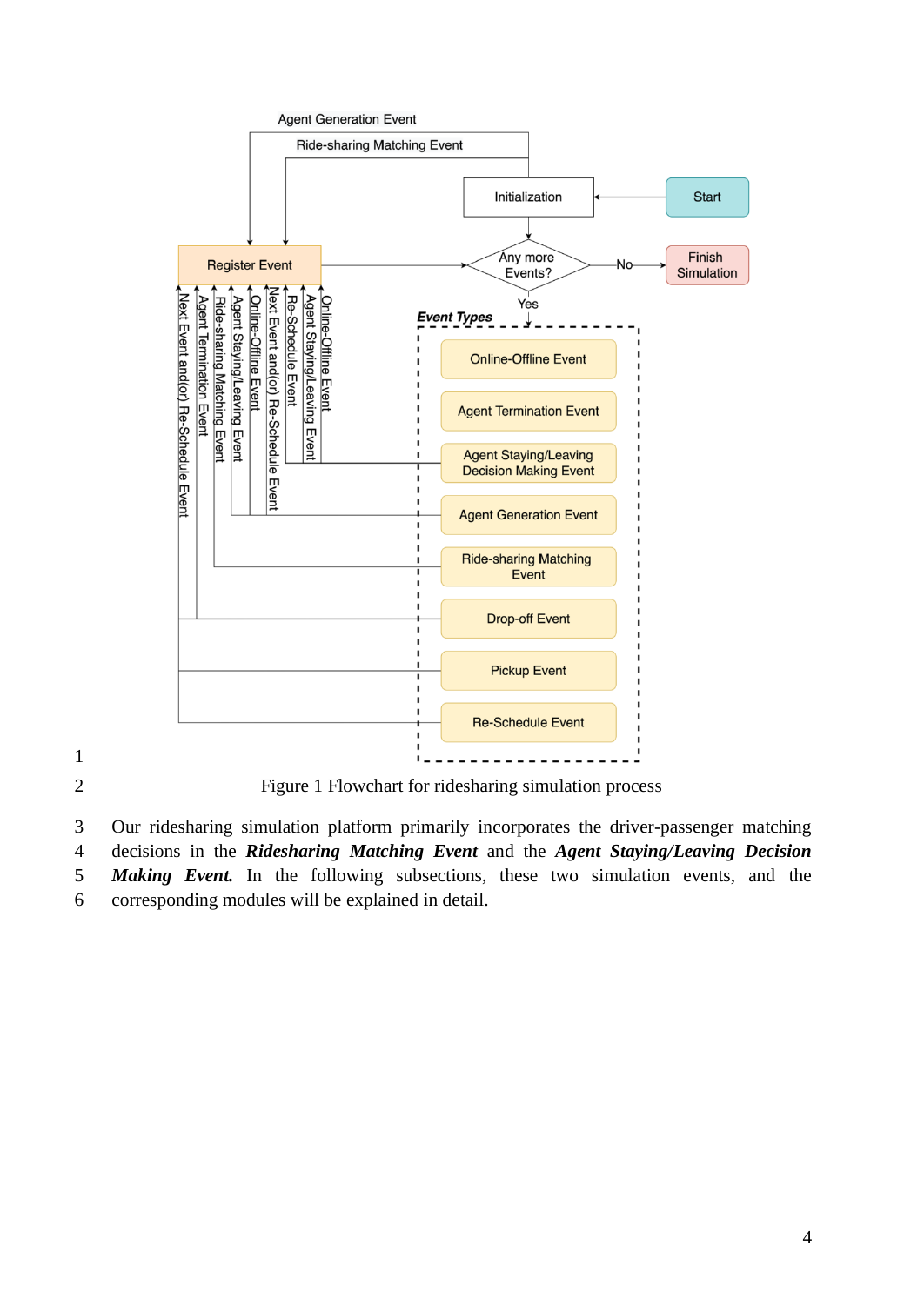## *2.1. Ridesharing Matching Event.*



# 

Figure 2 Sequence diagram for *Ridesharing Matching Event* routine

 During *Ridesharing Matching Event* execution, the Passenger and Driver agents first synchronize their matching status with the Service Providers. Then, the Service Providers perform ridesharing matching between these Drivers and Passengers, and provide information

on the matching options.

Upon receiving these matching options, Driver and Passenger agents compare the utilities

among various options, and choose to accept/reject the provided options. Later, after Service

Provider receiving these responses, and performing necessary modifications on the matching

schedules, these finalized matchings are sent to the Drivers and Passengers.

The Driver is set to perform the finalized matching, by register one of the possible following

events: *Pickup Event*, *Drop-Off Event*, *Agent Termination Events*, or *Re-schedule Event*.

Finally, if there is any remaining event in the event queue, another *Ridesharing Matching Event*

will be scheduled at next matching window.

In the following paragraphs, we illustrate examples of *Agent Matching Response Module* and

*Matching Option Responses Handling Module*.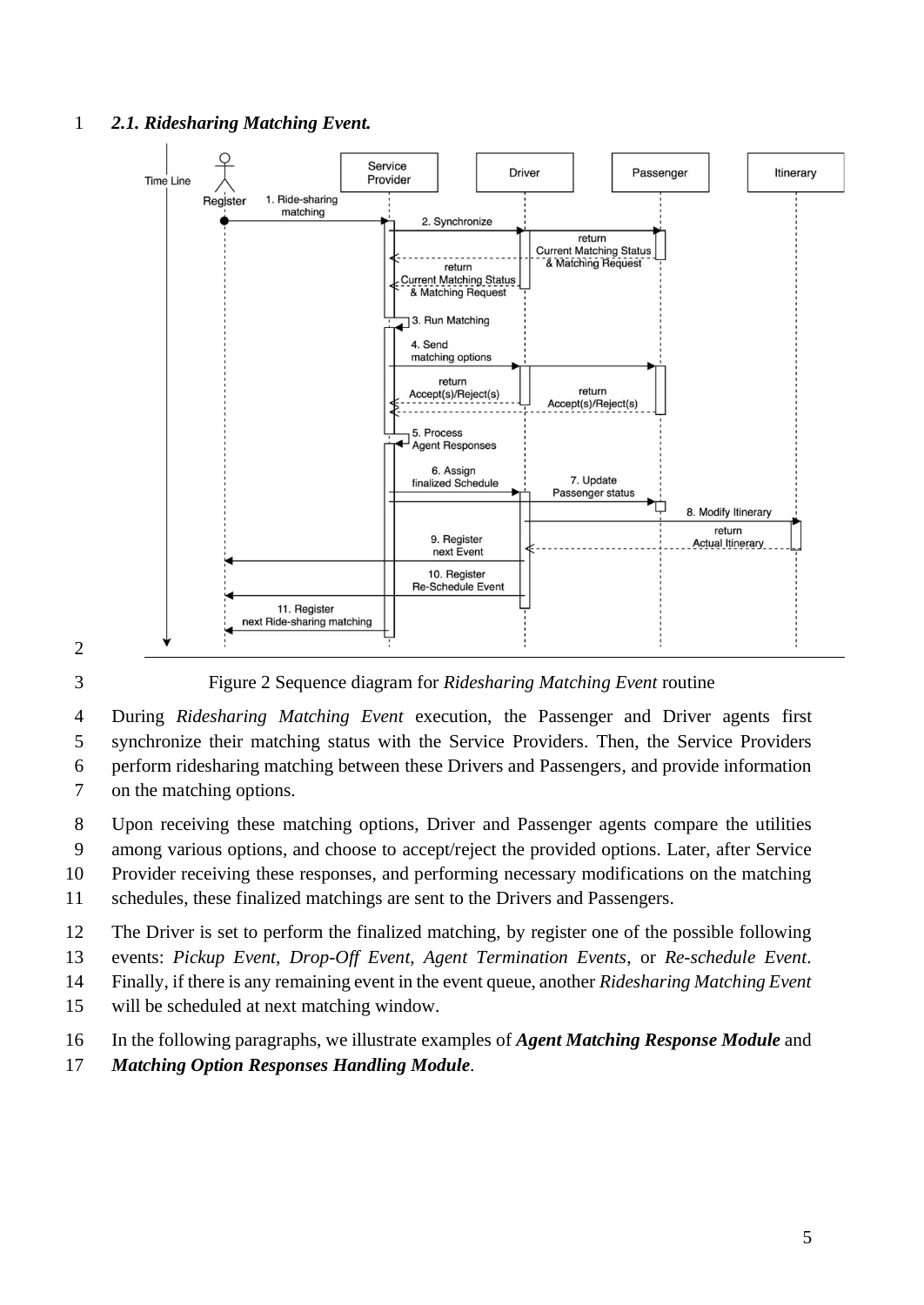*Agent Matching Response Module.* We assume that Driver or Passenger will choose one of the matching options, including the existing matching option (if matched) or staying alone 3 option (if not matched yet). The utility of the matching option  $m$  for Driver agent  $v_i$  is specified as equation (1):

$$
U_{v_i,m} = \beta_{time,v_i} \cdot tt(m) + \beta_{cost,v_i}[cost(m) - earning(m)] \qquad (1)
$$

6 Where,  $\beta_{time,v_i}$  is the coefficient for travel time and  $\beta_{cost,v_i}$  is coefficient for costs.  $tt(m)$  is 7 the driver's total travel time.  $cost(m)$  is the operational cost, and  $learning(m)$  is the total 8 payout received from the Passengers. If Driver  $v_i$  is currently not matched with any Passenger, 9 then  $\epsilon\arning(m) = 0$  in equation (1), and tt and cost correspond to Driver's shortest path. 10 Similarly, the utility of the matching option  $m$  for Passenger agent  $p_i$  is specified as equation  $11$  (2):

12 
$$
U_{p_j,m} = \beta_{time,p_j} \cdot tt(m) + \beta_{cost,p_j} \cdot payment(m)
$$
 (2)

13 where, the payment of matching option  $m$ ,  $payment(m)$ , based on the pricing scheme. If 14 Passenger  $p_i$  is currently not matched, then tt and *payment* correspond to Passenger's 15 shortest path as if traveling alone by car.

16 For demonstration purposes, we assume a simple MNL model to capture the 17 Driver/Passenger's choice behavior. The probability of choosing matching option *m* is 18 calculated for Driver  $v_i$  and Passenger  $p_i$  respectively using equation (3):

19 
$$
P_{v_i/p_j}(m) = \frac{e^{U_{v_i/p_j,m}}}{\sum_{n} e^{U_{v_i/p_j,n}}}
$$
 (3)

 Then, the Driver and Passenger's decision can be assumed to be the matching option with highest probability, or optionally be simulated. Note that, previous studies considered only 1 alternative (the assigned matching). Therefore, the probability of accepting the assigned matching was explicitly assumed to be 100%.

#### 24 *Matching Option Responses Handling Module.*

 In a multi-passenger ride-sharing setting, driver and the corresponding passengers can decide on a given matching option, in which they might (not) agree with each other. We employ a majority-voting scheme for finalizing the matching options as shown in [Figure 3.](#page-6-0) The matching options, that include new Passengers, are first sent to the Driver and all previously matched Passengers. If the majority agrees to accept the new matching option with the new Passengers, these new Passengers can then decide whether to accept the matching option. If the new Passengers agree, then the new matching option is finalized. Otherwise, the Driver and all previously matched Passengers' matching options will not be changed. In case there are even votes, the Driver has the final decision.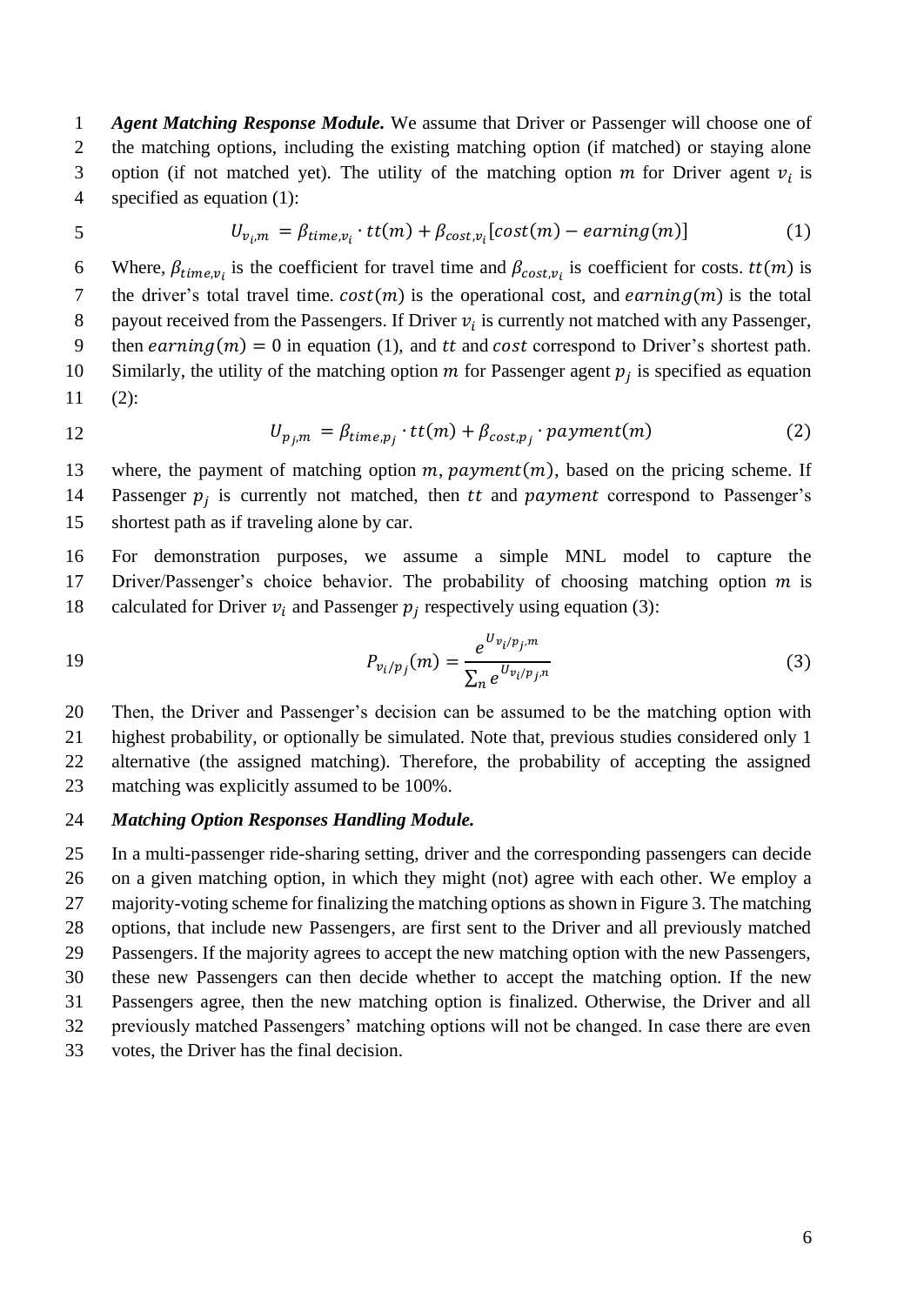



<span id="page-6-0"></span>Figure 3 Service Provider processing agent accept/reject responses

# *2.2. Agent Staying/Leaving Decision Making Event.*

 There are three possible outcomes associated with *Agent Staying/Leaving Decision Making Event:* a) stay with current matching, b) leave current matching but still use the ridesharing service, or c) leave the ridesharing service. If a Driver or Passenger chooses to leave the current matching (outcome b) or even leave the ridesharing service (outcome c), there will be some

complex interactions between the agents. We illustrate these interactions in [Figure 4.](#page-6-1)



<span id="page-6-1"></span>Figure 4 Sequence diagram for *Agent Staying/Leaving Decision Making Event* routine of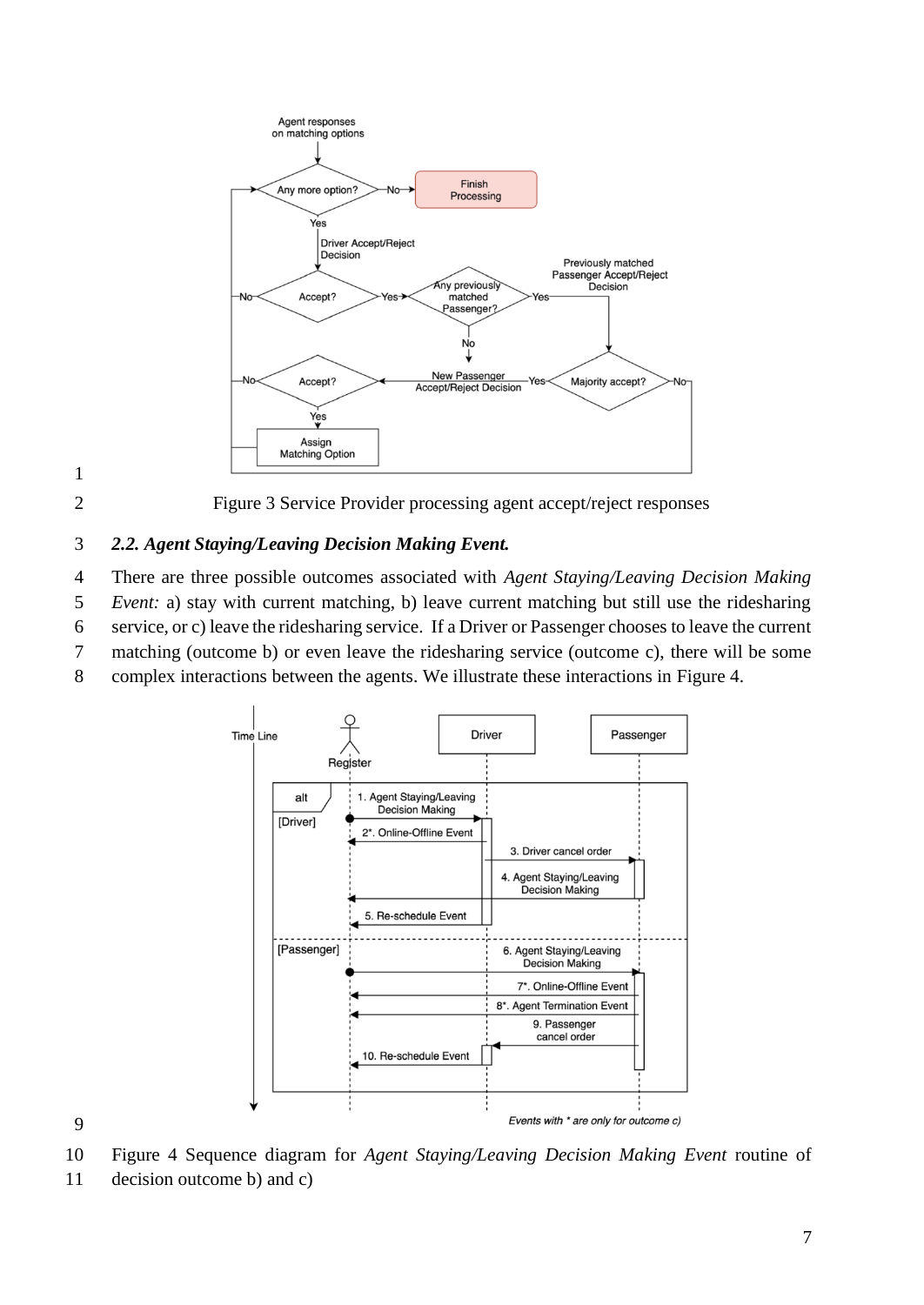- 1 As shown in [Figure 4,](#page-6-1) in case Driver agents decide to cancel existing orders, their canceled
- 2 Passenger agents will be notified. For these canceled Passenger, they need to decide if staying
- 3 in ridesharing service or not. If the Driver agents decide to leave the ridesharing service
- 4 (outcome c), this Driver should be *Offline* from matching pool. Lastly, a *Re-schedule Event* is
- 5 registered for updating the Schedule.
- 6 In case Passenger canceling the confirmed orders, the corresponding matched Driver will be 7 notified and trigger *Re-schedule Events* for updating the Schedule. In case the Passenger 8 quitting ridesharing, this Passenger will be removed matching pool (*Offline*), and terminated 9 from simulation.
- 10 *Agent Decision Making Module.* Driver and Passenger agents' decisions are simulated on: a) 11 whether keep using ridesharing service, and b) whether stay with current matching. If a 12 Passenger agent is picked up, he/she is assumed to stay with current matching. Moreover, if a 13 Passenger choose to stay with current matching, he/she cannot quit ridesharing service. For 14 illustration purposes, a binary logit model that simulates the decisions is assumed. The utility 15 of the staying with current matching option m for Driver agent  $v_i$  is specified as equation (1),
- 16 and the utility of canceling/quitting the existing matching option  $m$  is defined by equation (4):

17 
$$
U_{v_i,m^-} = \beta_{time,v_i} \cdot tt(m^-) + \beta_{cost,v_i}[cost(m^-) + \text{CancellationFree} - \text{earning}(m^-)]
$$
 (4)

- 18 Where,  $m^-$  indicates removing Passengers not yet picked up. Accordingly, the travel time, 19 operational cost, and earnings (and cancellation fees, Passenger payments) should be updated. 20 We also assume that, if a Driver agent chooses to cancel Passenger orders, he/she quits the 21 ridesharing service.
- 22 For Passenger  $p_i$ , the utility of canceling/quitting ridesharing service is the same as traveling 23 alone (equation 2) if he/she is not matched. If matched, a cancellation fee is added:

$$
U_{p_j,0} = \beta_{time,p_j} \cdot tt(p_j) + \beta_{cost,p_j} \cdot [payment(p_j) + \text{CancellationFee}] \tag{5}
$$

25 If a Passenger is not matched (N), the utility of staying in ridesharing system is specified by 26 equation  $(6)$ :

27 
$$
U_{p_j,N} = \beta_{time,p_j} \cdot [tt(p_j) + wt(p_j)] + \beta_{cost,p_j} \cdot [\beta_{exp\ pay,p_j} \cdot payment(p_j) - coupon]
$$
 (6)

28 Where,  $wt(p_i)$  is the waiting since the Passenger sends his/her first ridesharing requests, and  $\beta_{\exp\ pay, p_j}$  represents Passenger agent's expectation on the trip cost. The first part of the utility corresponds to the total travel time for a direct ride. The second part indicates the agent's experiences on the payment and captures their perceptions on the payments. For passengers waiting for a scheduled pickup (Y), the utility of staying in ridesharing system is specified 33 using equation (6), with  $\beta_{\exp\text{pay},p_i} = 1$  indicating a determined trip cost. And the  $wt(p_i)$  term captures the behavior of order cancellation, due to long pickup waiting times.

35 The probability of staying or leaving is computed using equation (3), while the decision is 36 simulated with these probabilities. Note again, to the best of our knowledge, most existing 37 studies explicitly assumed the probability of cancelling/leaving ridesharing to be 0%.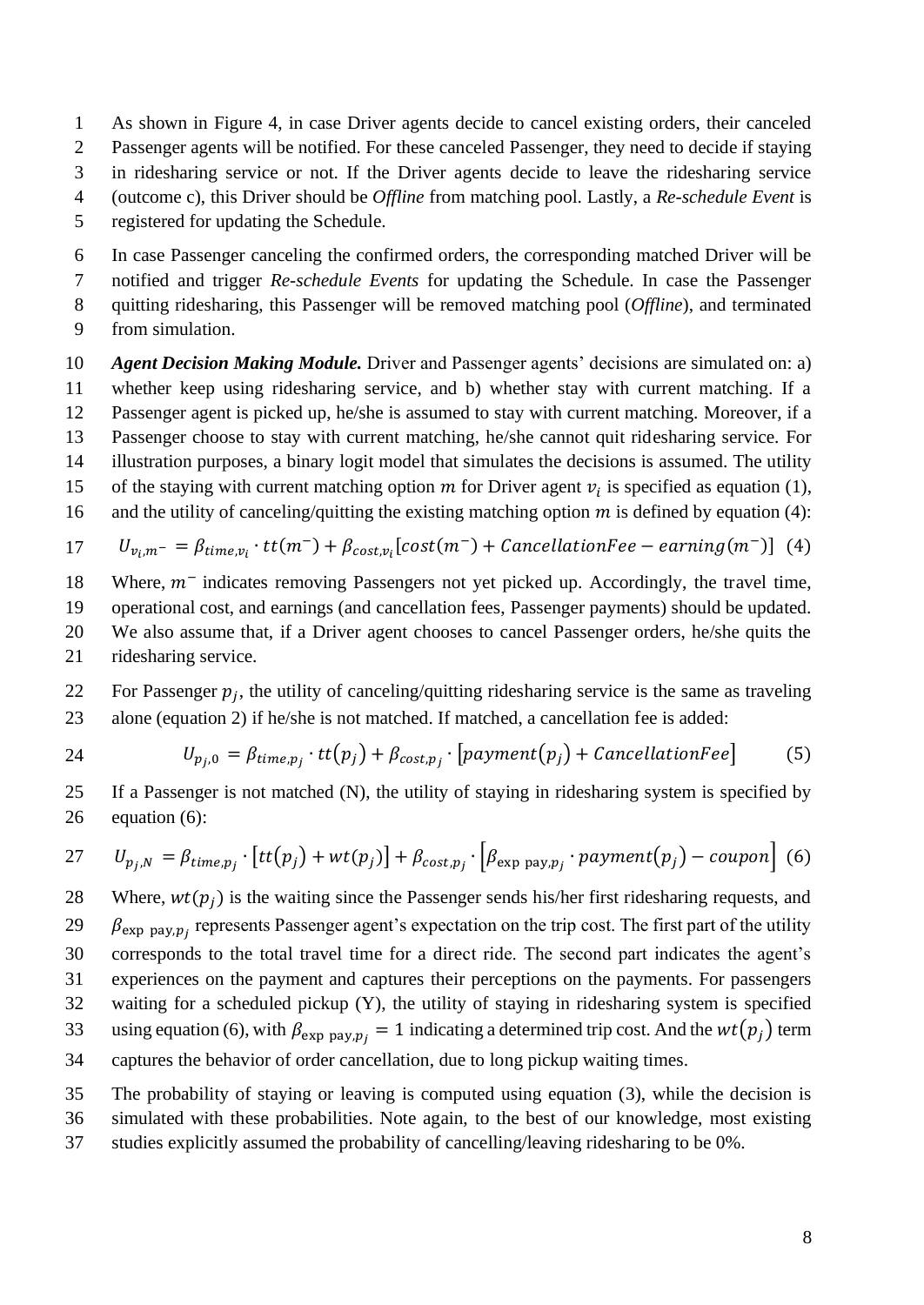## **3. Numerical Experiments**

The experiments are conducted using the well-known Winnipeg network, which consists of

- 154 zones, 1067 nodes, 2535 links, and 4345 origin-destination (OD) pairs. The total hourly demand of the Winnipeg matrix is 54,459 trips (Bekhor et al. 2008), the OD spatial distribution
- and trip distance distribution are shown in [Figure 5,](#page-8-0) representative of an AM peak period. To
- account for dynamics, we distribute the hourly demand into four 15-minute periods, with each
- period accounts for 10%, 40%, 40% and 10%, respectively. We also assume the hourly demand
- starts from 8:00 and time-dependent travel times associated with this demand pattern are also
- imported to the simulation.





<span id="page-8-0"></span>Figure 5 Distribution of OD matrix trips and distances

- To obtain insights of the simulation process, we assume a default setting with 2,000 ridesharing Passenger trips and 1,600 ridesharing Driver trips. These trips are randomly sampled from the
- 54,459 trips without replacement, and distributed into four time periods, accordingly.

# *3.1. Impact of matching window*

 The proposed simulation platform could provide additional insights for ridesharing service planning. We illustrate evaluating the impact of different matching window, the time between two consecutive matchings [\(Table 2\)](#page-8-1). To account for the impact of OD distribution, 10 replications are conducted for all the tests. Each point in the following figures [\(Figure 6\)](#page-9-0) represents the average value of 10 replications and the shades indicate standard deviations.

Table 2 Selected factors and their levels for the sensitivity analysis

<span id="page-8-1"></span>

| Factor                         | <b>Default Level</b> | <b>Analysis Levels</b>                     |
|--------------------------------|----------------------|--------------------------------------------|
| Ridesharing matching<br>window | 2 minutes            | $0.1, 0.5, 1, 2, 3, 4, 5, 6, 7, 8$ minutes |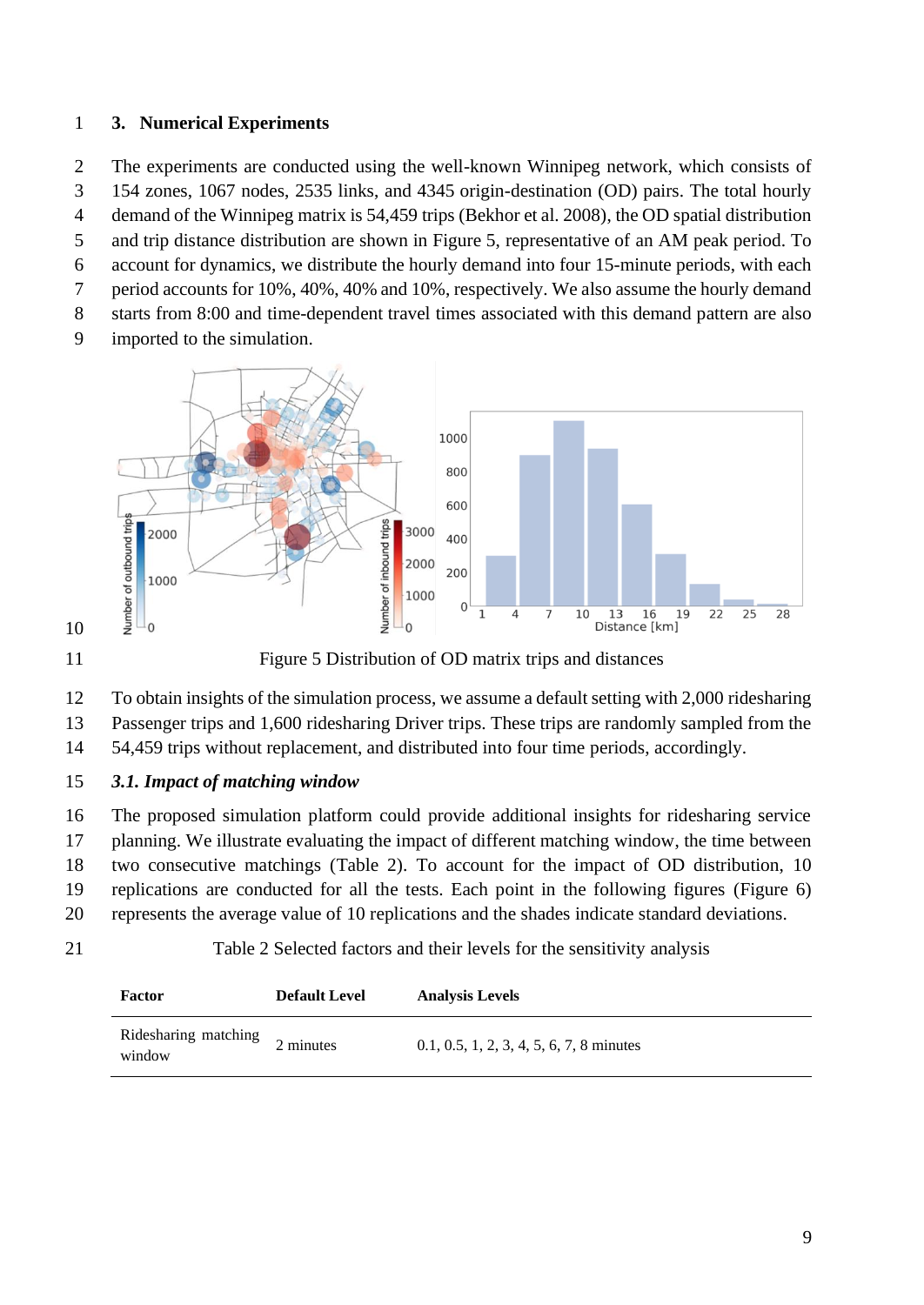



<span id="page-9-0"></span>Figure 6 Performance metrics for ridesharing matching window sensitivity analysis

 [Figure 6\(](#page-9-0)a, d, e) show the positive effects on increasing matching time window. With increases in time window, we are expecting to have higher quality matchings (i.e. shorter detours for the matched drivers and passengers, as in [Figure 6\(](#page-9-0)a)), therefore have higher Matching option accept rates [\(Figure 6\(](#page-9-0)d)), and higher Matching execution rates [\(Figure 6\(](#page-9-0)e)). The higher Matching execution rates also indicate smaller gaps between the Overall matching rate and Overall success rate [\(Figure 6\(](#page-9-0)e)), suggesting less overestimates in system performances.

The Average matching success rate also gradually increases with larger matching windows

[\(Figure 6](#page-9-0) (e)). This result is consistent with the empirical matching probability in the literature,

in which, the matching probability of ridesharing is modeled as  $p(q_r, \phi) = 1 - \exp(-\gamma q_r \phi)$ ,

12 with  $\gamma$  as the scale parameter,  $q_r$  as ridesharing demand rate, and  $\phi$  as the matching window

(Yan et al., 2020; Ke et al., 2021).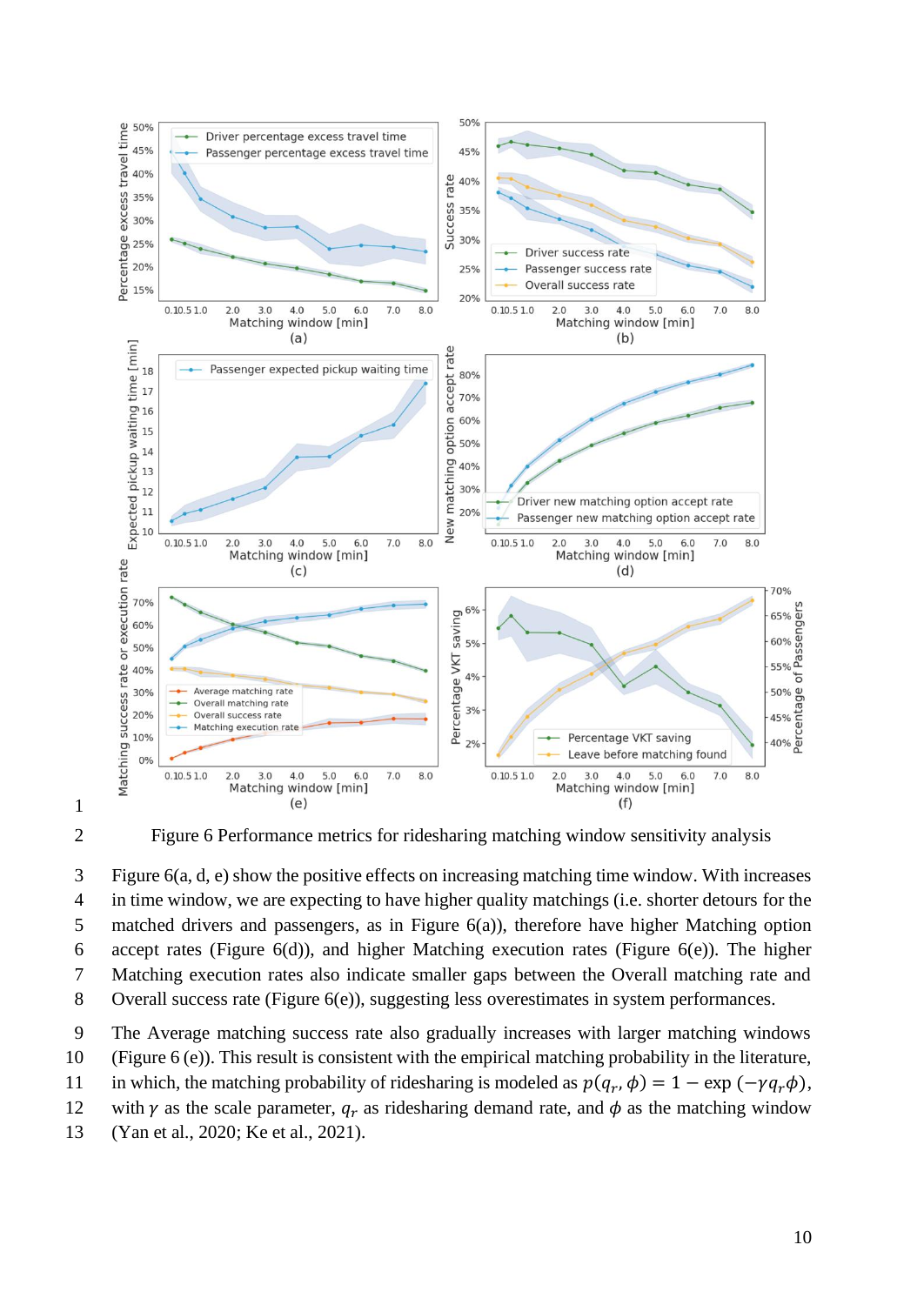However, these positive effects come at the expense of longer matching option waiting times (i.e., the Drivers and Passengers sent their ridesharing requests and were told to wait for matching). The longer waiting times may result Drivers and Passengers leave the ridesharing

- system before the Service Provider performing matching [\(Figure 6\(](#page-9-0)f)), and decreases the
- Driver, Passenger, and overall success rate [\(Figure 6\(](#page-9-0)b)), which in turn causes the average
- 6 expected waiting time to be longer (Figure  $6(c)$ ).

 The negative effect of longer matching window on percentage VKT savings [\(Figure 6\(](#page-9-0)f)) could be counterintuitive at first glance. One may expect that, with longer matching time, more Drivers and Passengers could be considered in the matching, and result higher quality matchings, i.e., shorter detours and increase of VKT savings (the matching objective function). However, this is only correct if the Passengers are willing to wait for a relatively long time before he/she receives a matching option, i.e., Passenger order cancellation is not considered. As opposed to Yan et al., 2020 and Ke et al., 2021, our model endogenously captures 14 ridesharing demand as a function of matching window  $q_r(\phi)$  as well. When the matching window increases, the Average matching rate increases for the Drivers and Passengers remaining in the matching pool. However, in this case, more Drivers and Passengers left the system before matching, which results in less potential shared trips, and consequently lower

- Overall success rate and Percentage VKT savings.
- These results emphasize that unrealistic assumptions related to Driver and Passenger behavior
- could lead to misleading conclusions, in particular, overestimating the performance of a
- ridesharing system. For example, if ignoring cancellations, one would choose a larger matching
- window based on metrics, for example, like the Average matching rate. However, larger
- matching window could cause Drivers and Passengers leaving services even before matching,
- and result in poor "real-world" performance (e.g., lower Overall success rate). Our simulation
- platform provides a realistic and comprehensive testbed for ridesharing service developments.

# **4. Comparison with previous approaches**

 In this subsection, we explicitly compare the performance metrics with three models: 1) static model (as in Yao and Bekhor, 2021); 2) dynamic model without interactions (e.g., Alonso-Mora et al., 2017); 3) dynamic model with interactions (this paper).

 For this experiment, same sets of driver and passenger agents are used for the 3 models. Moreover, we assume that, in "reality", drivers and passengers have only 60% chance to accept 32 the matching. This results in a predefined "true" success rate of 58% ( $= 60\% \times$  matching rate of the static model, 96.67%, which is the maximum matching rate considering the spatiotemporal constraints, as in Yao and Bekhor, 2021). Note that, if all 2,000 ridesharing passengers, and all 1,600 drivers can be matched, the "true" success rate will be 100%.

 We perform 10 runs for each model and, the average and standard deviations of matching rate and simulated rates are shown in [Table 3.](#page-11-0)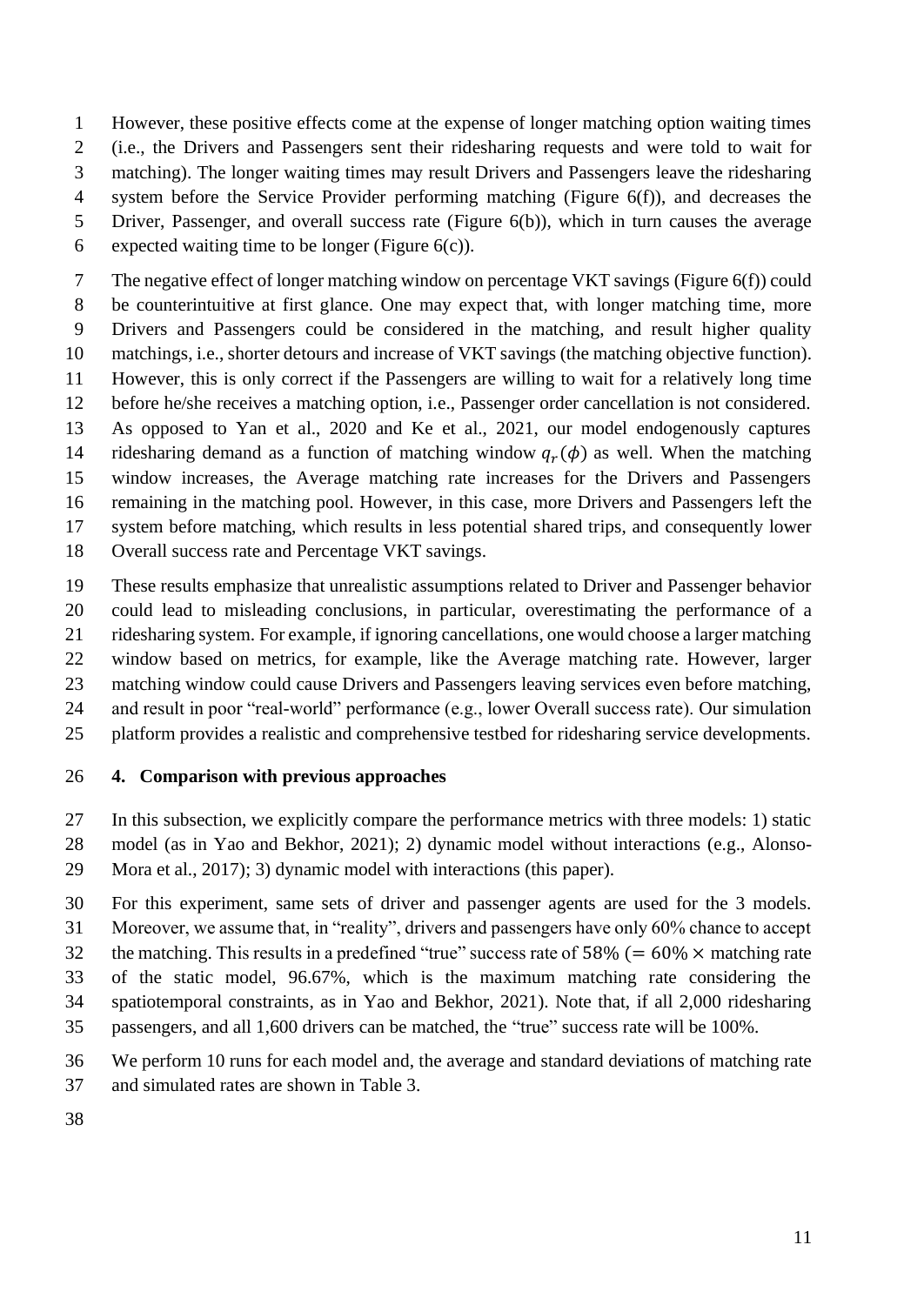<span id="page-11-0"></span>

| Table 3 Comparison of model simulated success rates and predefined "true" success rate |  |  |  |  |
|----------------------------------------------------------------------------------------|--|--|--|--|
|                                                                                        |  |  |  |  |

|                                                                |        | <b>Static</b> | Dynamic without<br>interaction |       | Dynamic with<br>interaction |       |
|----------------------------------------------------------------|--------|---------------|--------------------------------|-------|-----------------------------|-------|
| Metrics                                                        | Mean   | Stdev         | Mean                           | Stdev | Mean                        | Stdev |
| Overall matching rate                                          | 96.67% | 0.64%         | 90.11%                         | 1.98% | 86.72%                      | 2.70% |
| Simulated success rate                                         |        |               | 90.11%                         | 1.98% | 60.39%                      | 5.21% |
| t-test $(58%)$                                                 |        |               |                                |       |                             |       |
| predefined "true" success rate<br>$58\% = 60\% \times 96.67\%$ | 60.42  |               | 16.22                          |       | 0.46                        |       |

The dynamic models provide lower overall matching rate due to the dynamic nature of the

 demand, in which future demands are not known in advance. With driver and passenger matching decisions, they might cancel/leave ridesharing, which further decrease the overall

matching rate.

The results further show that, the proposed dynamic model with interaction, could replicate the

 predefined "true" success rate (i.e., the simulated success rate is not statistically significantly different from 58% with critical value of 1.96), while other models overestimate the ridesharing

- system performance.
- 

# **5. Summary**

 This paper presents a new ridesharing simulation platform that accounts for dynamic driver supply and passenger demand, and complex interactions between drivers and passengers. Specifically, this paper is one of first models that explicitly considers driver and passenger acceptance/rejection on the matching options, and cancellation before/after being matched. New simulation events, procedures and modules have been developed to handle these realistic interactions in this paper.

 The capabilities of the proposed ridesharing simulation platform are illustrated using numerical experiments in the well-known Winnipeg network. The proposed model produces logical results with respect to matching window. For example, larger matching window will cause drivers and passengers leaving ridesharing even before the matching occurred, and consequently result in lower overall success rate and lower VKT savings; but could improve matching rate and execution rate. Moreover, comparative experiments show that, only the proposed model can replicate the predefined "true" success rate.

 Our numerical experiments are conducted using parameters (e.g., the driver and passenger VOTs) from the literature, there is a need to calibrate them in future research.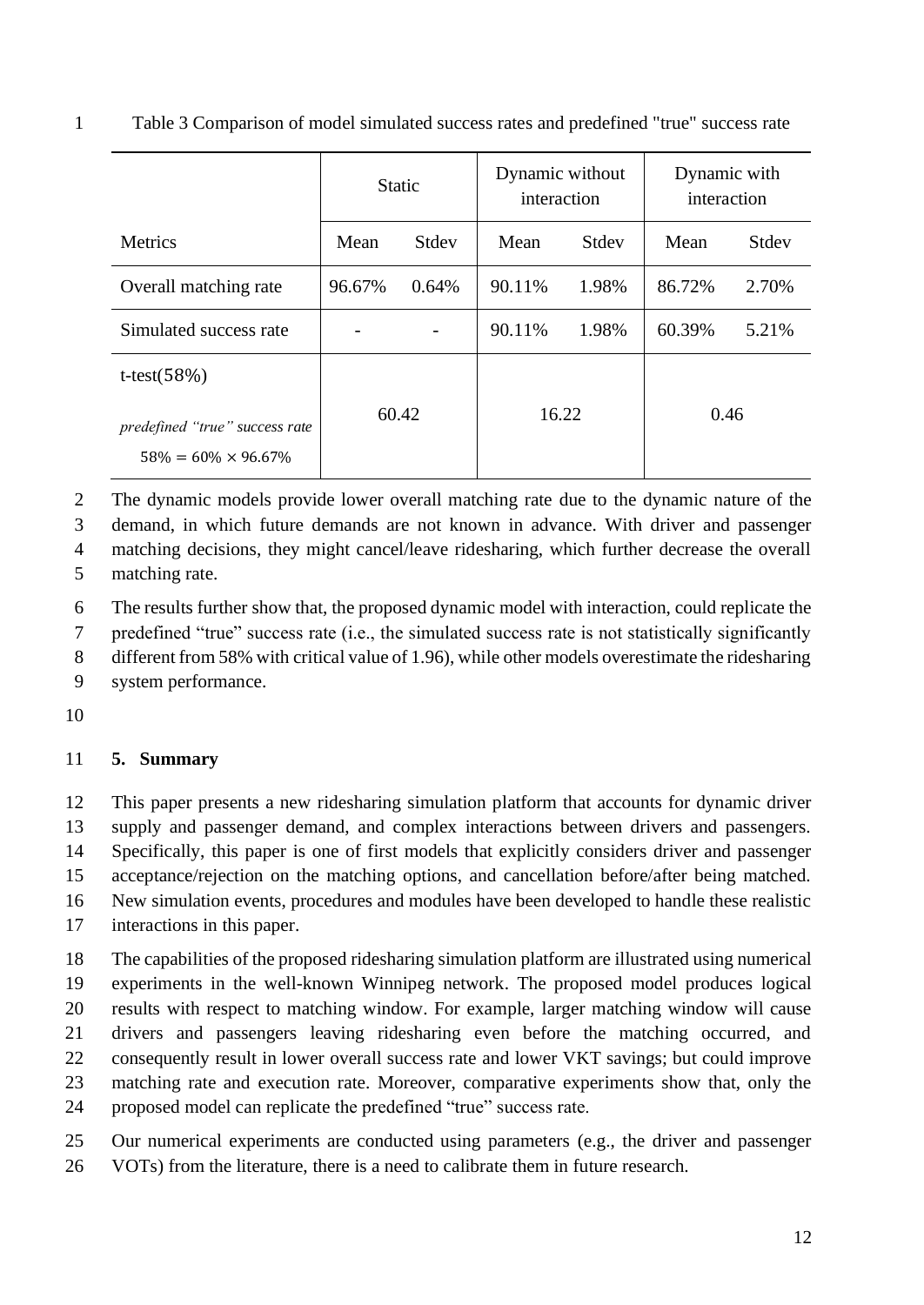$\frac{1}{2}$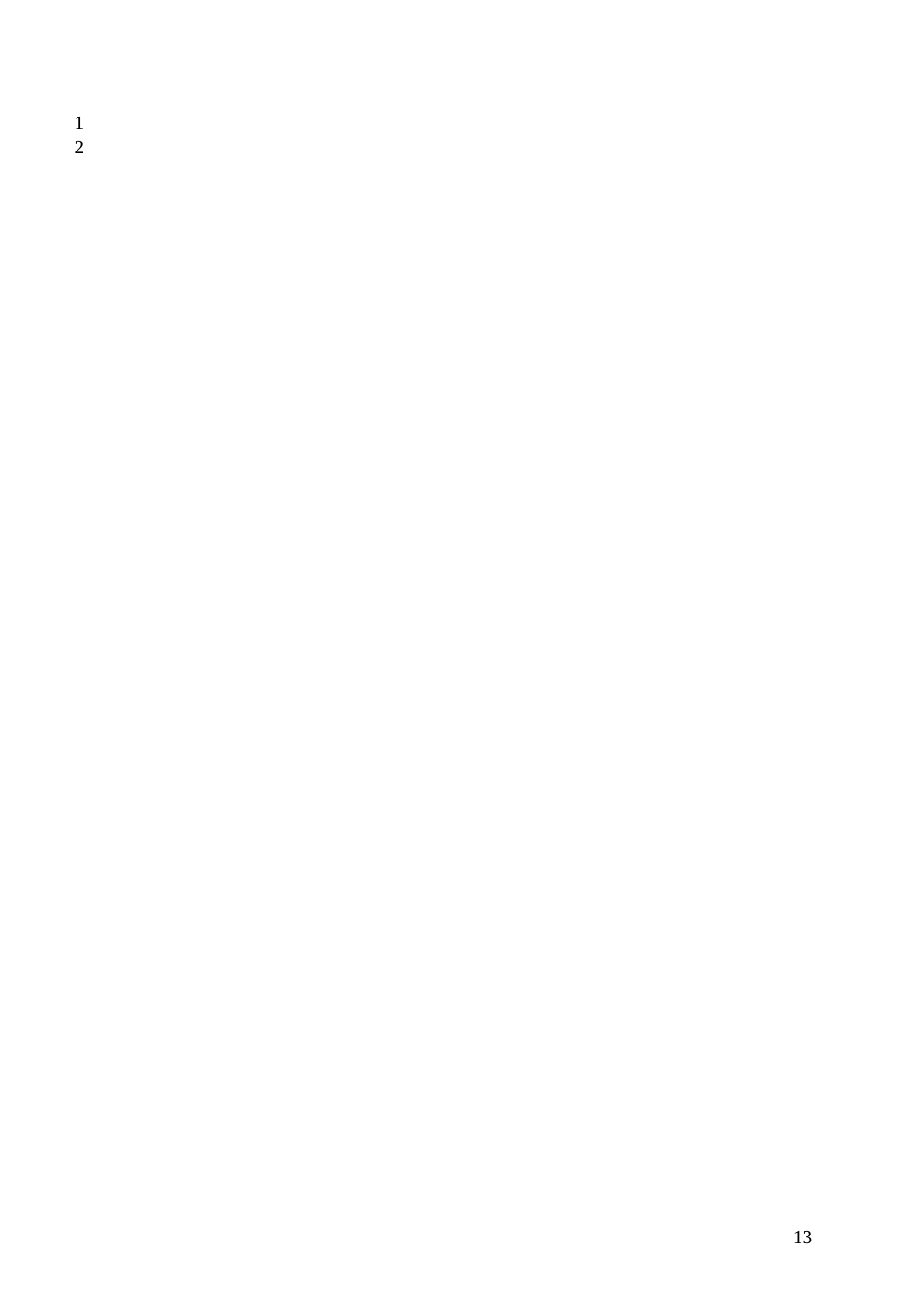#### **6. References**

- Agatz, N., Erera, A., Savelsbergh, M., Wang, X., 2012. Optimization for dynamic ridesharing:
- A review. European Journal of Operational Research, 223(2), 295-303.
- Alonso-Mora, J., Samaranayake, S., Wallar, A., Frazzoli, E., Rus, D., 2017. On-demand high-
- capacity ridesharing via dynamic trip-vehicle assignment. Proceedings of the National
- Academy of Sciences, 114(3), 462-467.
- Beojone, C.V., Geroliminis, N., 2021. On the inefficiency of ride-sourcing services towards urban congestion. Transportation Research Part C: Emerging Technologies, 124, 102890.
- Bekhor, S., Toledo, T., Prashker, J.N., 2008. Effects of choice set size and route choice models
- on path-based traffic assignment. Transportmetrica 4(2), 117–133
- Chu, L. Y., Wan, Z., Zhan, D., 2018. Harnessing the double-edged sword via routing:
- Information provision on ride-hailing platforms. Available at SSRN 3266250.
- Di, X., Ban, X.J., 2019. A unified equilibrium framework of new shared mobility systems.
- Transportation Research Part B: Methodological, 129, 50-78.
- Djavadian, S., Chow, J.Y., 2017a. An agent-based day-to-day adjustment process for modeling
- 'Mobility as a Service' with a two-sided flexible transport market. Transportation Research Part B: Methodological, 104, 36-57.
- Djavadian, S., Chow, J.Y., 2017b. Agent-based day-to-day adjustment process to evaluate
- dynamic flexible transport service policies. Transportmetrica B: Transport Dynamics, 5(3), 281-306.
- He, F., Wang, X., Lin, X., Tang, X., 2018. Pricing and penalty/compensation strategies of a taxi-hailing platform. Transportation Research Part C: Emerging Technologies, 86, 263-279.
- Hensley, R., Padhi, A., & Salazar, J. (2017). Cracks in the ridesharing market—and how to fill them. McKinsey & Company.
- Ke, J., Yang, H., Li, X., Wang, H., Ye, J., 2020. Pricing and equilibrium in on-demand ride-pooling markets. Transportation Research Part B: Methodological, 139, 411-431.
- Ke, J., Zheng, Z., Yang, H., Ye, J., 2021. Data-driven analysis on matching probability, routing distance and detour distance in ride-pooling services. Transportation Research Part C: Emerging Technologies, 124, 102922.
- Li, Y., Liu, Y., Xie, J., 2020. A path-based equilibrium model for ridesharing matching. Transportation Research Part B: Methodological, 138, 373-405.
- Ma, J., Xu, M., Meng, Q., Cheng, L., 2020. Ridesharing user equilibrium problem under OD-based surge pricing strategy. Transportation Research Part B: Methodological, 134, 1-24.
- Nahmias-Biran, B.H., Oke, J.B., Kumar, N., Basak, K., Araldo, A., Seshadri, R., Akkinepally,
- A., Azevedo, C.L., Ben-Akiva, M., 2019. From traditional to automated mobility on demand:
- a comprehensive framework for modeling on-demand services in SimMobility. Transportation
- Research Record, 2673(12), 15-29.